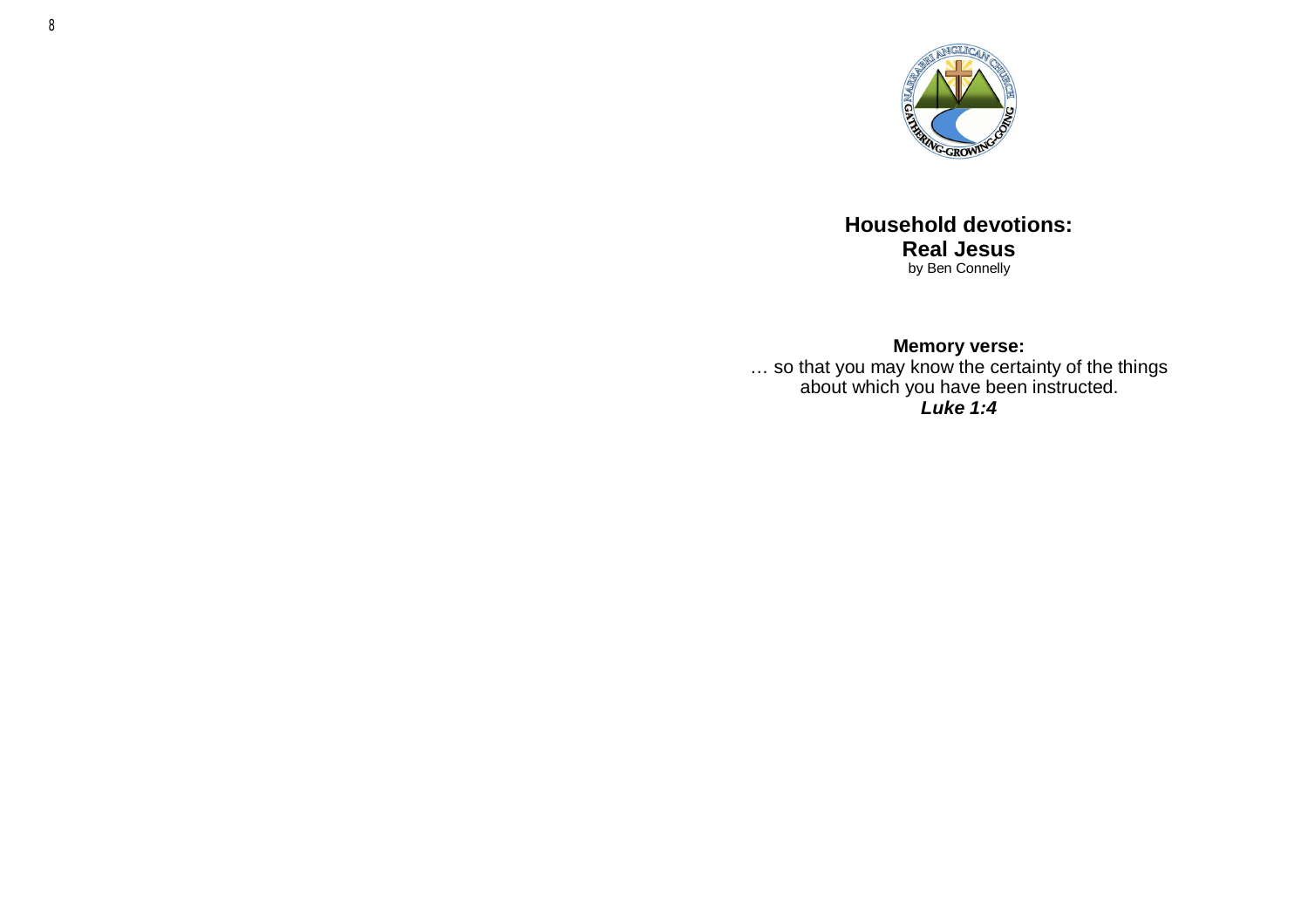#### 2

## **Week 1: Life and birth of Jesus**

Day 1

- Read Luke 1:1-3.
- Where did Luke get his information from?
- Why did he write this biography?

## Day 2

- . What are some things that you are certain of?
- Why can we be certain about Jesus?

## Day 3

. Who might the eyewitnesses be that Luke spoke to?

## Day 4

- Read 2 Peter 1:16-21.
- How does this passage help us have confidence in what the bible says about Jesus?

## Day 5

• Talk about all the reasons why we can trust what the bible says about Jesus?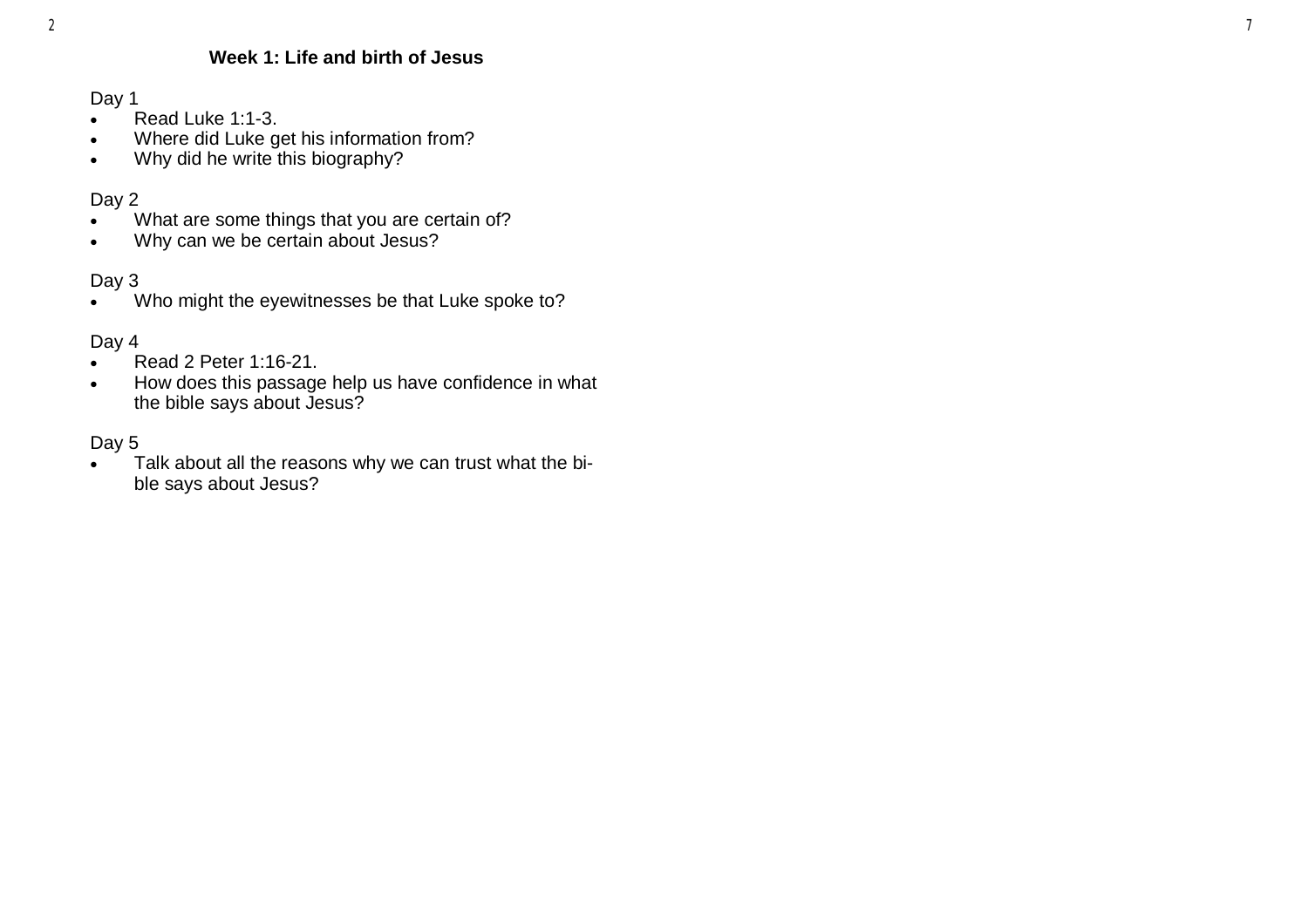## **Week 2: Death of Jesus**

Day 1

- Read John 13:1-10
- What would you do if you were all powerful?
- What Does Jesus do with his power? (verse 3)

## Day 2

Why does Jesus need to wash Peter 's feat?

Day 3

- Read John13:12-17
- What does Jesus want his disciples to do?
- What might this look like?

### Day 4

What does Jesus want us to believe in verses 19 -20

### Day 5

• How does this story help us understand what Jesus does on the cross?